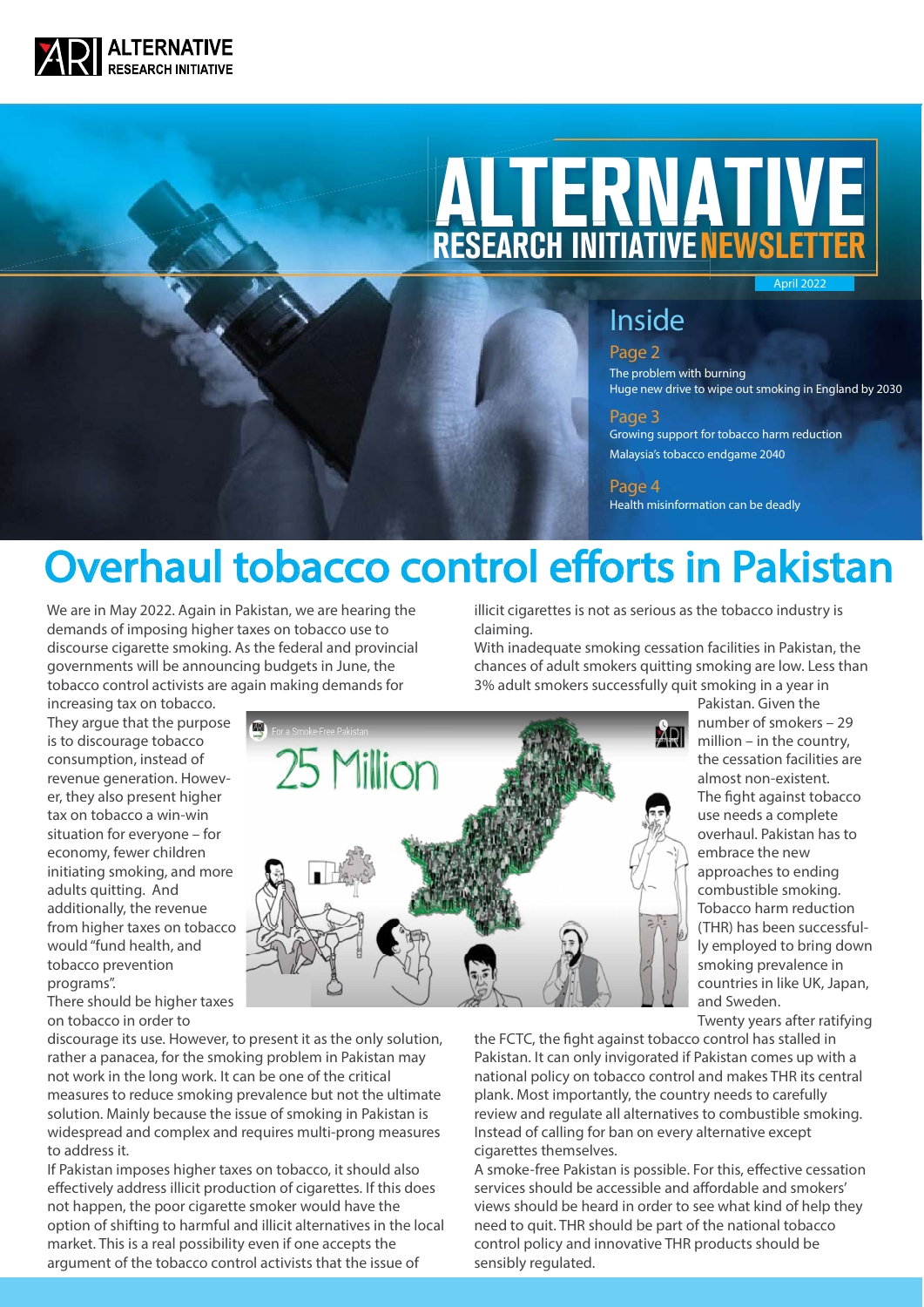#### **ALTERNATIVE** RESEARCH INITIATIVE <mark>Newsletter</mark>

## The problem with burning

When a cigarette is lit it burns tobacco at temperatures of up to 900°C. This burning process is commonly referred to as 'combustion.' The high temperatures created by the process of burning (combusting) tobacco causes the production of the majority and high levels of harmful chemicals detected in cigarette smoke.

In a cigarette, heating (providing energy to) tobacco (fuel) in the presence of oxygen results in combustion producing smoke.

#### ~ 900°C A burning cigarette

When a cigarette is lit, it burns at temperatures up to 900°C. At these temperatures the generation of more than 6,000 different chemicals is triggered. Many of which, are considered harmful or potentially harmful.

### ~ 400°C Onset of cumbustion

At these high temperatures the process of tobacco combustion begins. The tobacco ignites, resulting in the tobacco burning and smoke being generated.

### < 247°C Nicotine released

Nicotine is one of the reasons why people choose to smoke. It is one of the factors, alongside taste and ritual, that plays an important role in switching adult smokers from cigarettes to smoke-free products. While nicotine is addictive and not risk-free, it is not the primary cause of smoking-related diseases.

### Smoke-free alternatives

The best choice a smoker can make: quit tobacco and nicotine altogether. However, many don't. Thanks to science and technology, smoke-free alternatives such as e-cigarettes, heated tobacco products and snus have been developed for those adults who would otherwise continue to smoke. When scientifically substantiated and manufactured under appropriate quality and safety controls, they can be a better choice than continued smoking. That said, these products are not risk-free and contain nicotine, which is addictive.

#### The scientific concept behind these products

As the burning of tobacco produces the vast majority of harmful chemicals in cigarette smoke, eliminating the burning process—as is the case with smoke-free products—means that the levels of harmful chemicals generated can be significantly reduced compared with cigarette smoke. Whether a product reduces emissions of harmful chemicals compared to cigarette smoke has to be scientifically assessed for each product.

#### For smokers to switch, the alternatives need to be acceptable

For adult smokers to switch to these products completely and abandon cigarettes, they need to find them acceptable in terms of factors such as taste, ritual and sensory experience.

https://www.unsmokeyourworld.com/za/learn-the-science/burning/

### Huge new drive to wipe out smoking in England by 2030

A review commissioned by the Department of Health is expected to recommend promoting e-cigarettes as a less harmful alternative for existing smokers, when it reports later this month.

Health Secretary Sajid Javid appointed former Barnardo's Chief Executive Javed Khan to lead the inquiry in February. Ministers want to make England "smoke free", defined as fewer than one in 20 people smoking, by the end of the decade.

E-cigarettes heat up a liquid containing nicotine, which is then inhaled. They are considered to be less harmful than traditional cigarettes and the British Medical Association has suggested they should be licensed as medicine, which would allow doctors to recommend them to smokers trying to quit.

Mr Khan said: "In my review I have considered a range of critical interventions that will make the most difference. For example, I've looked at the promotion of vaping as a less harmful alternative; a greater role for the NHS in ending smoking and the need to tackle illicit tobacco sales". He added: "Tobacco is the single largest cause of preventable illness and death, with a quarter of deaths from all cancers estimated to be from smoking in 2019. "Despite national progress such as the ban on indoor smoking implemented in 2007, smoking remains very high in certain parts of the country – particularly in poorer areas."

2

"I have been tasked by the Health and Social Care Secretary to help the government achieve its ambition to be smokefree by 2030. The evidence is clear that taking action on smoking will be critical to dramatically improving the health and wealth of the nation.

"Smoking costs society around £17 billion, of which the NHS alone spends £2.5 billion a year on treating smokers, and that cost is spiralling. A greater focus on prevention is needed." His findings will contribute to the Government's Health Disparities White Paper, designed partly to cut huge differences in life expectancy across the country, and a planned Tobacco Control Plan for England. Both are due to be published this year. The government sees reducing health differences as a key part of its "levelling up" agenda. Currently, life expectancy varies wildly by location, with men from Blackpool, in the North West, living 74 years on average, while men in Kensington and Chelsea in London live an average of 84 years. Reducing smoking would also provide a boost to household finances, with the average smoker spending £2,000-a-year on tobacco on average. Anti-tobacco campaigners initially feared that e-cigarettes might prove attractive to non-smokers. But this does not appear to have happened and it's now thought vaping can be promoted as a less harmful alternative for existing smokers.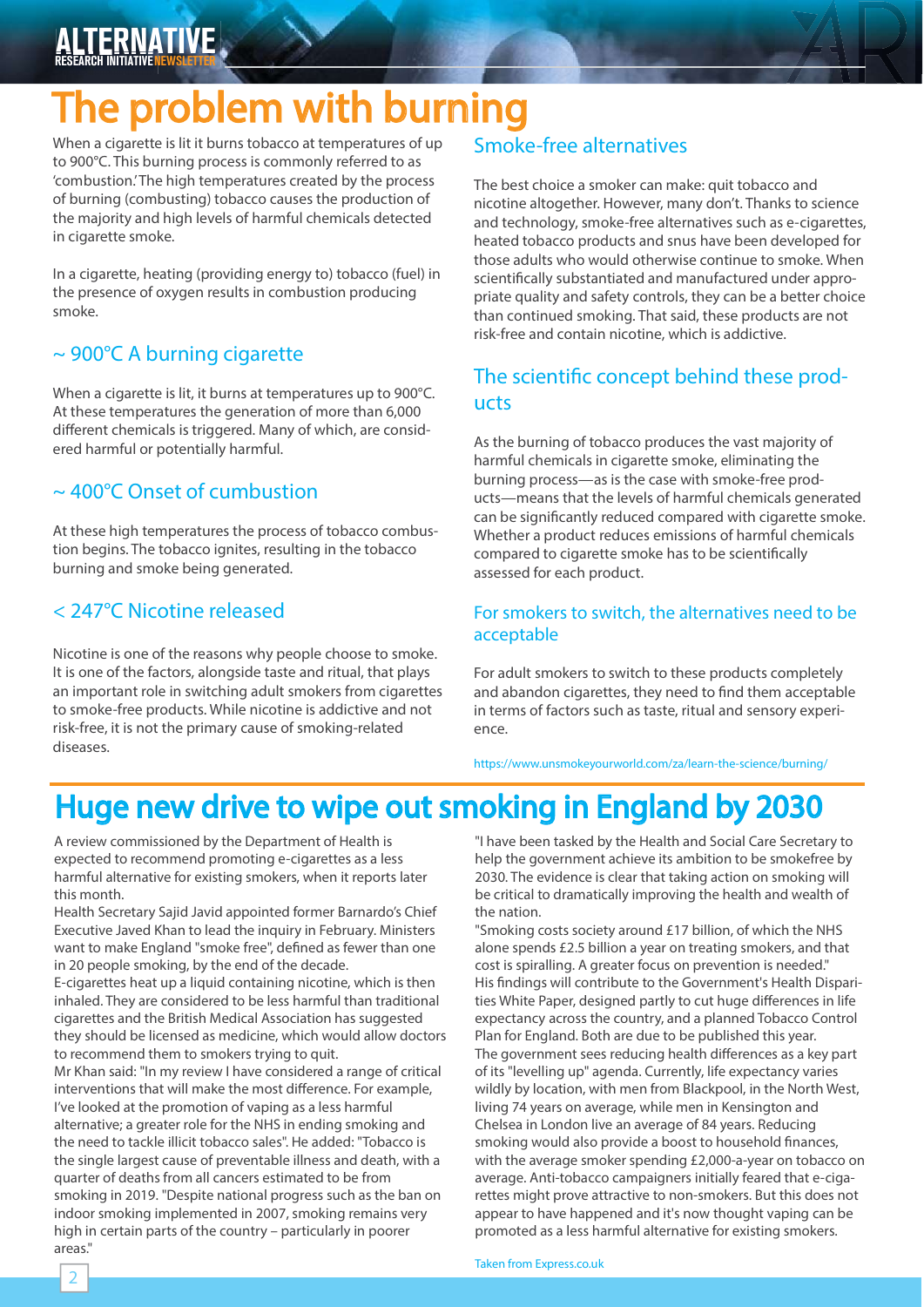## Growing support for tobacco harm reduction

#### Rozina Khan

Experts all over the world have been hailing tobacco harm reduction (THR) as a pragmatic approach to control the smoking epidemic which effects 1.1 billion people worldwide. Unfortunately, majority of countries still classify e-cigarettes, heated tobacco products (HTPs) and other smoke-free nicotine delivery systems same as combustible tobacco products, and hence they are regulated in the same way as cigarettes. This overshadows the potential of less harmful tobacco alternatives in reducing tobacco harm and suppresscommittee report that calls for stronger EU action on how to prevent cancer, with a provision on the role of e-cigarettes in helping smokers quit, making it the first legislative body in the world to officially recognize tobacco harm reduction as a public health strategy.

The report, introduced by the Parliament's Special Committee on Beating Cancer (BECA), promotes smoking cessation through the use of smokeless tobacco alternatives. BECA has also asked for evaluations of the health risks related to electronic cigarettes, heated tobacco products (HTPs) and

es the right of smokers to make well-informed decisions about their health.

There are a number of scientifically substantiated, smoke-less products and technologies that are recognized as reduced-risk alternatives to curb harm caused by cigarettes under the umbrella of tobacco harm reduction. These products function differently from cigarettes and have the potential to minimize risk for smokers who would

### Global Forum on Nicotine 2022 THR – here for good

The theme for #GFN22 is 'Tobacco Harm Reduction - here for good'. Harm reduction through safer nicotine products can hasten the end of smoking and other risky tobacco use. #GFN22 will explore the science behind the approach, the policy and regulatory changes needed to maximise its potential and the barriers to its implementation around the world. The conference theme is optimistic - because tobacco harm reduction is here for good.

novel tobacco products, including the assessment of the risks of using these products compared to consuming other tobacco products, and the establishment at European level of a list of substances contained in, and emitted by, these products. The Independent European Vape Alliance (IEVA) also lauded this measure and said that over six million smokers in the EU have been able to significant-

otherwise continue to smoke. An e-cigarette or vape is a battery-powered device that heats a liquid containing nicotine into a vapor that is inhaled like a cigarette while HTP, also electronically powered, heats the tobacco at a lower temperature resulting in a clear vapor instead of hazardous cigarette smoke. Snuff, nicotine pouches, and chewable tobacco products, are also smokeless and less harmful than cigarettes. Public Health England, a leading health body in Europe, affirmed results of peer-reviewed studies showing that vaping, or the use of electronic cigarettes, is 95-percent less harmful than smoking tobacco.

In this regard, the European Parliament has adopted a special

ly reduce the damage to their health by switching completely to reduced-risk alternatives such as the e-cigarette. This move serves as an inspiration for policy makers and regulatory bodies all over the world to incorporate THR strategies in their tobacco control laws. With proper regulations, instead of blanket bans and unnecessary taxes, these alternatives can prove to be a valuable public health opportunity for smokers and pave way for new and improved technologies in the future.

https://nation.com.pk/2022/04/26/tobacco-harm-reduction-and-growing-support/

# Malaysia's tobacco endgame 2040

Author of evidence-based self-help guide Stop Smoking Start Vaping, Dr, Colin Mendelsohn, is an Australian smoking cessation and tobacco harm reduction (THR) expert. "It should be encouraged as a quitting aid for the many Malaysian adult smokers who are unable to quit with other methods, as is the case in the United Kingdom and New Zealand," said Mendelsohn as quoted by FocusM.

The government's Tobacco Endgame 2040 is a strategy to make Malaysia a tobacco-free nation by 2040, and as part of the programme the local government has recently announced plans to prohibit the sale of cigarettes, tobacco products, vape, and e-cigarettes to anyone after 2005.

"This is by making it illegal for the sale of tobacco and other smoking products to anyone born after 2005," said Jamaluddin. "Malaysia feels that it will have a significant impact on preventing and controlling NCDs (non-communicable diseases)," he added. The health minister stated that there will come a time when the next generation "will no longer know what a cigarette is." Echoing Mendelsohn's sentiment, a local medical practitioner with experience in addiction therapy in Malaysia Dr Arifin Fi, recently

highlighted that tobacco harm reduction (THR) approaches would help reverse the problem caused by smoking across the country.

Tobacco harm reduction approaches strike the right balance while Mendelsohn added that without the endorsement of safer alternative products, it is unlikely that the country will reach its smokefree goal. "It is highly unlikely that Malaysia will reach its zero-tobacco goal by 2040 without it," he added. The THR expert explained that a regulatory system that facilitates the reporting of harmful effects and recalls for unsafe products must be introduced.

"Regulations for vaping need to strike a balance between making high quality, regulated products available for adult smokers while restricting access to young people who do not smoke," he noted. "Restrictions on vaping should be proportionate to risk as vaping is far less harmful than smoking."

https://www.vapingpost.com/2022/04/26/malaysias-tobacco-endgame-2040/?fbclid=IwAR3pYR9iL8orMshaHn6YtOUPPeltaKCKjk7TugG\_\_Kiu-W0HXdnlT2nNMgE